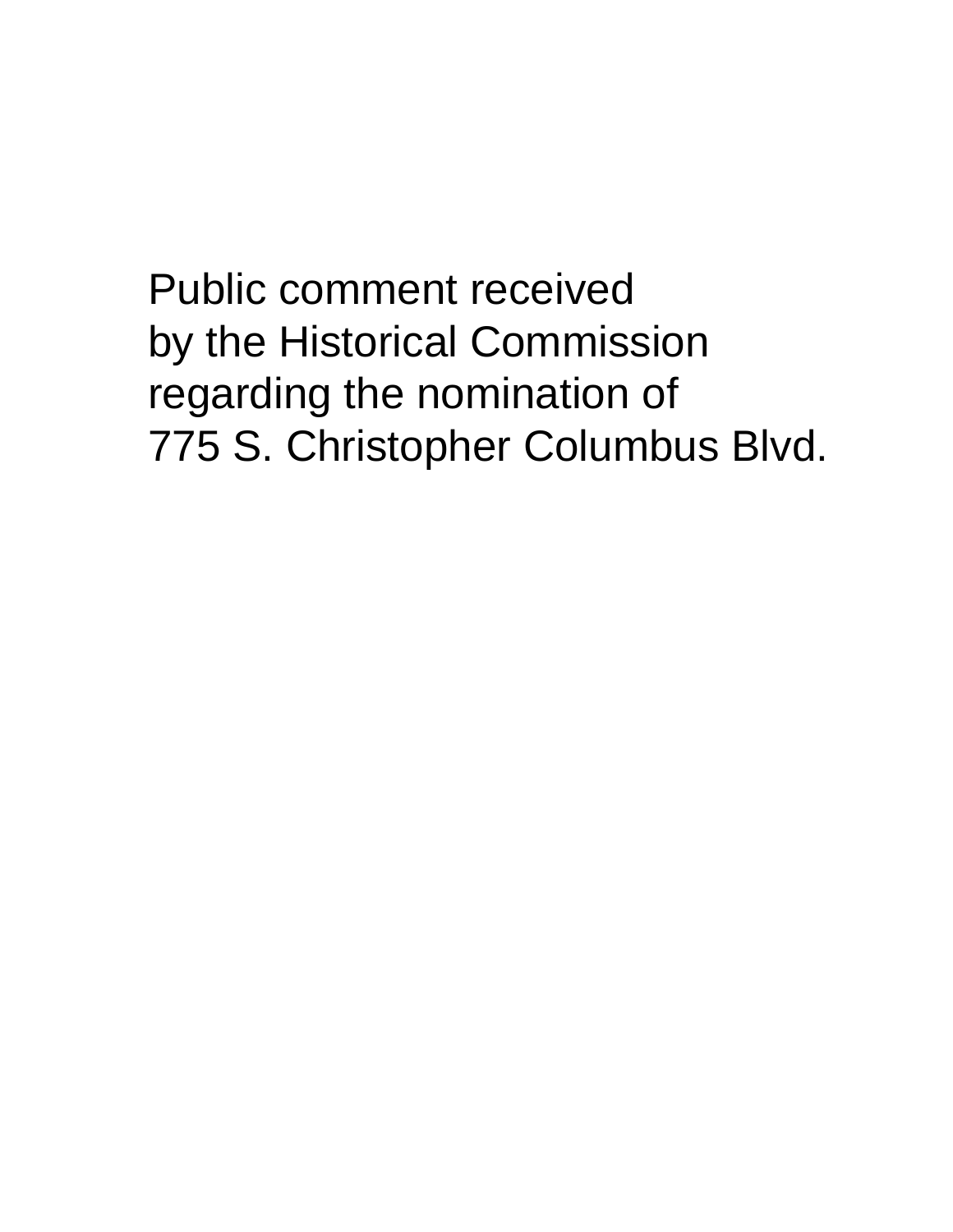| From:    | <b>Sebastian Fortino</b>                   |
|----------|--------------------------------------------|
| To:      | preservation                               |
| Subject: | Preservation of Southwark Municipal Piers. |
| Date:    | Thursday, October 28, 2021 11:58:00 AM     |

**External Email Notice. This email comes from outside of City government. Do not click on links or open attachments unless you recognize the sender.**

Dear Philadelphia Historical Commission,

I would like to request that the Philadelphia Historical Commission take action to protect the Southwark Municipal Piers. We are losing too many of the buildings which are both familiar landmarks to locals and worthy of being saved. I have seen some of the renderings for Spring Garden Street along the same boulevard and would hate to see these buildings destroyed for a similar design. I am a native to the city and currently reside in Powelton Village.

Thank you.

-- Yours, Sebastian Fortino

Writer | Editor | Journalist | Copywriter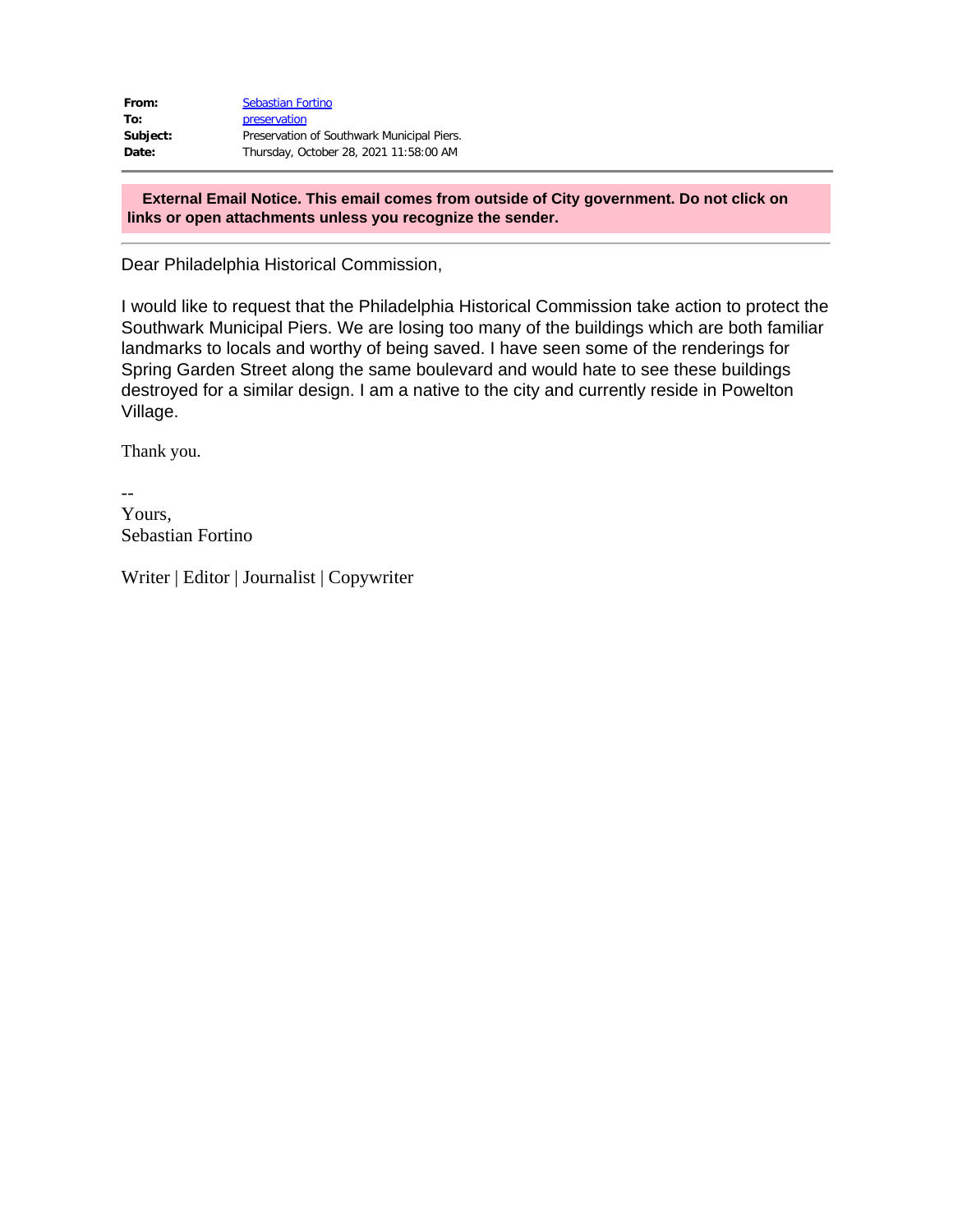| From:    | <b>Melissa Simmons</b>                |
|----------|---------------------------------------|
| To:      | preservation                          |
| Subject: | Southmark Municipal Piers             |
| Date:    | Thursday, October 28, 2021 9:09:46 AM |

**External Email Notice. This email comes from outside of City government. Do not click on links or open attachments unless you recognize the sender.**

Dear Historic Commission,

I am writing to request that these piers (38 and 40) be protected as historic buildings. These Beaux Arts style buildings are some of the last remnants of these types of buildings within the city and of the days when Philadelphia had a bustling port near it's downtown. Please consider doing what you can to see that these unique buildings are preserved instead of knocked down so more of our waterfront can be taken up by condos or big box stores. Thanks!

## Melissa Simmons

*Owner* RS 337 539 **Property Management International Greater Philadelphia** p: [215-9](tel:555-555-555)95-3093 w:[www.greaterphilapm.com](https://gcc02.safelinks.protection.outlook.com/?url=https%3A%2F%2Fwww.greaterphilapm.com%2F&data=04%7C01%7Cpreservation%40phila.gov%7C01ce9cd5dba04061deac08d99a141072%7C2046864f68ea497daf34a6629a6cd700%7C0%7C0%7C637710233858186180%7CUnknown%7CTWFpbGZsb3d8eyJWIjoiMC4wLjAwMDAiLCJQIjoiV2luMzIiLCJBTiI6Ik1haWwiLCJXVCI6Mn0%3D%7C2000&sdata=F38pTtQFgkDGbxiLNSszRl%2BGgralhHRWX4qi4T243DA%3D&reserved=0)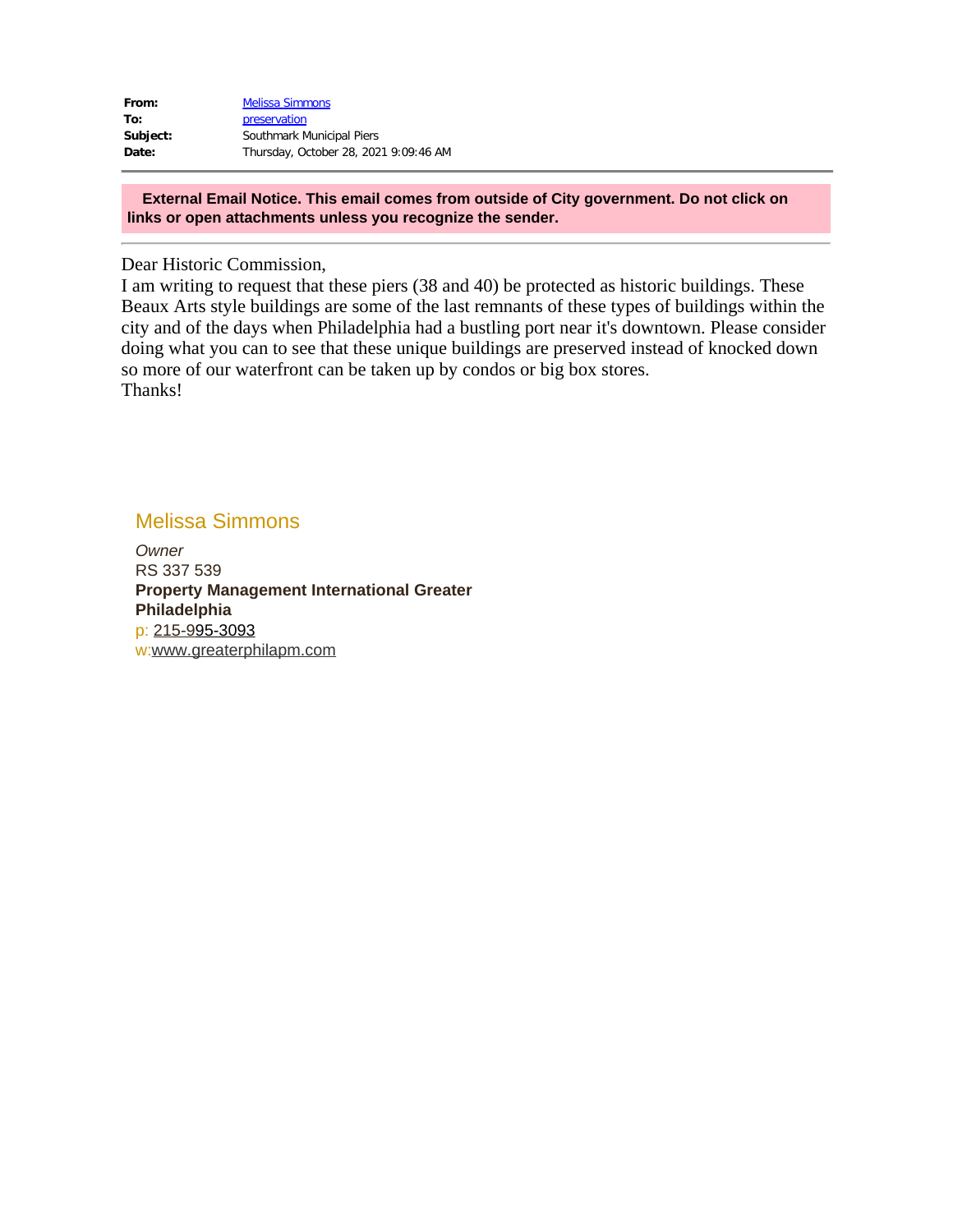| Robert young                           |
|----------------------------------------|
| preservation                           |
| Piers 38 & 40                          |
| Thursday, October 28, 2021 12:18:47 PM |
|                                        |

 $\frac{1}{2}$  , and the set of the set of the set of the set of the set of the set of the set of the set of the set of the set of the set of the set of the set of the set of the set of the set of the set of the set of the set

External Email Notice. This email comes from outside of City government. Do not click on links or open attachments unless you recognize the sender.

I would like to request that the Philadelphia Historical Commission take action to protect the Southwark Municipal Piers.

The piers are an important part of our historic waterfront, and the pier buildings themselves can readily be reused, as the conversion of other piers have shown.

Regards, Robert Young